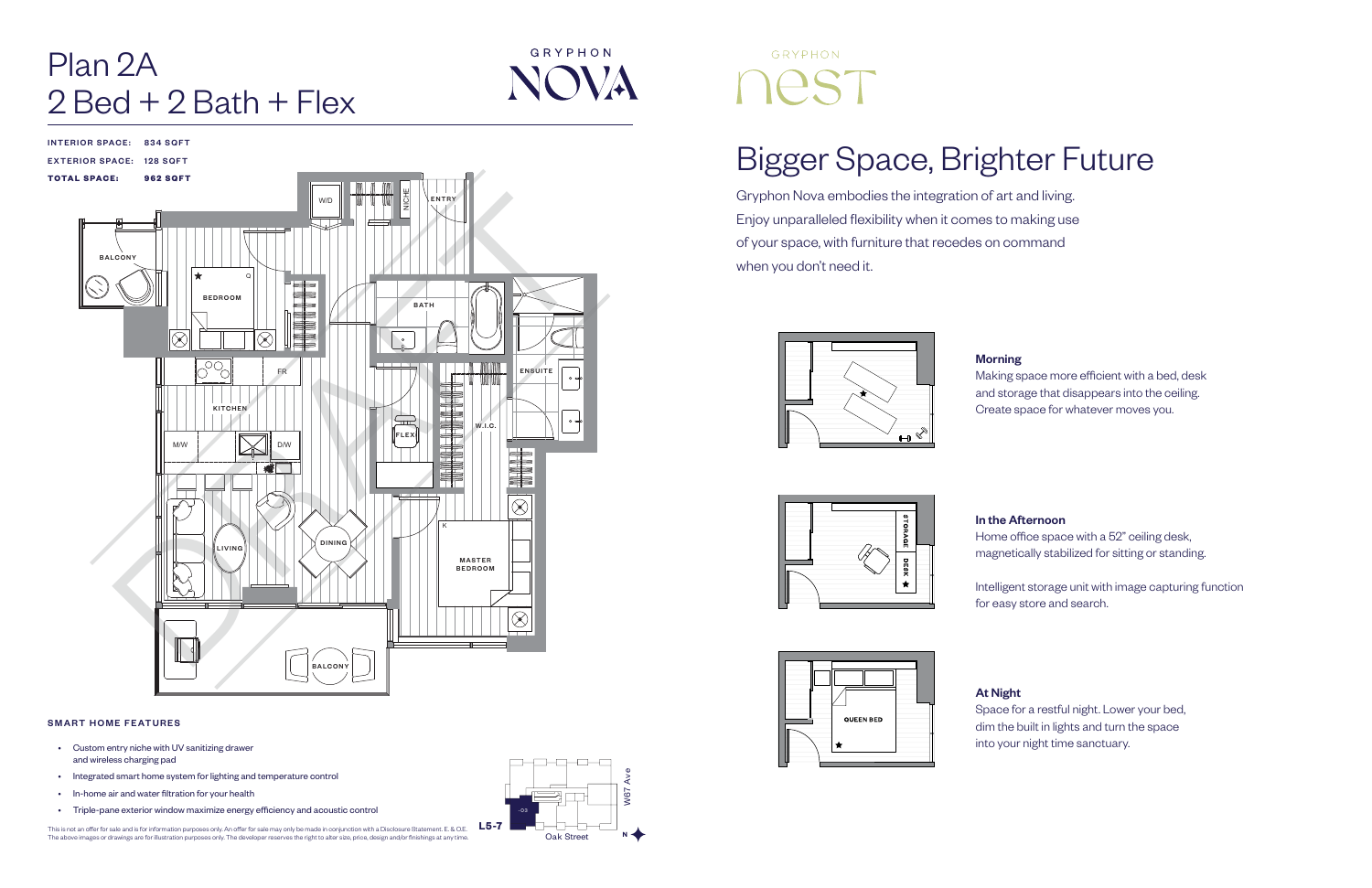## Bigger Space, Brighter Future

Gryphon Nova embodies the integration of art and living. Enjoy unparalleled flexibility when it comes to making use of your space, with furniture that recedes on command when you don't need it.







Making space more efficient with a bed, desk and storage that disappears into the ceiling. Create space for whatever moves you.

# Plan 2B  $2$  Bed +  $2$  Bath

INTERIOR SPACE: 808 SQFT EXTERIOR SPACE: 145 SQFT TOTAL SPACE: 953 SQFT

### In the Afternoon

Home office space with a 52" ceiling desk, magnetically stabilized for sitting or standing.

Intelligent storage unit with image capturing function for easy store and search.

At Night Space for a restful night. Lower your bed, dim the built in lights and turn the space into your night time sanctuary.

### SMART HOME FEATURES

- Custom entry niche with UV sanitizing drawer and wireless charging pad
- Integrated smart home system for lighting and temperature control
- In-home air and water filtration for your health
- Triple-pane exterior window maximize energy efficiency and acoustic control

This is not an offer for sale and is for information purposes only. An offer for sale may only be made in conjunction with a Disclosure Statement. E. & O.E.<br>The above images or drawings are for illustration purposes only.





GRYPHON

NOVA

# GRYPHON